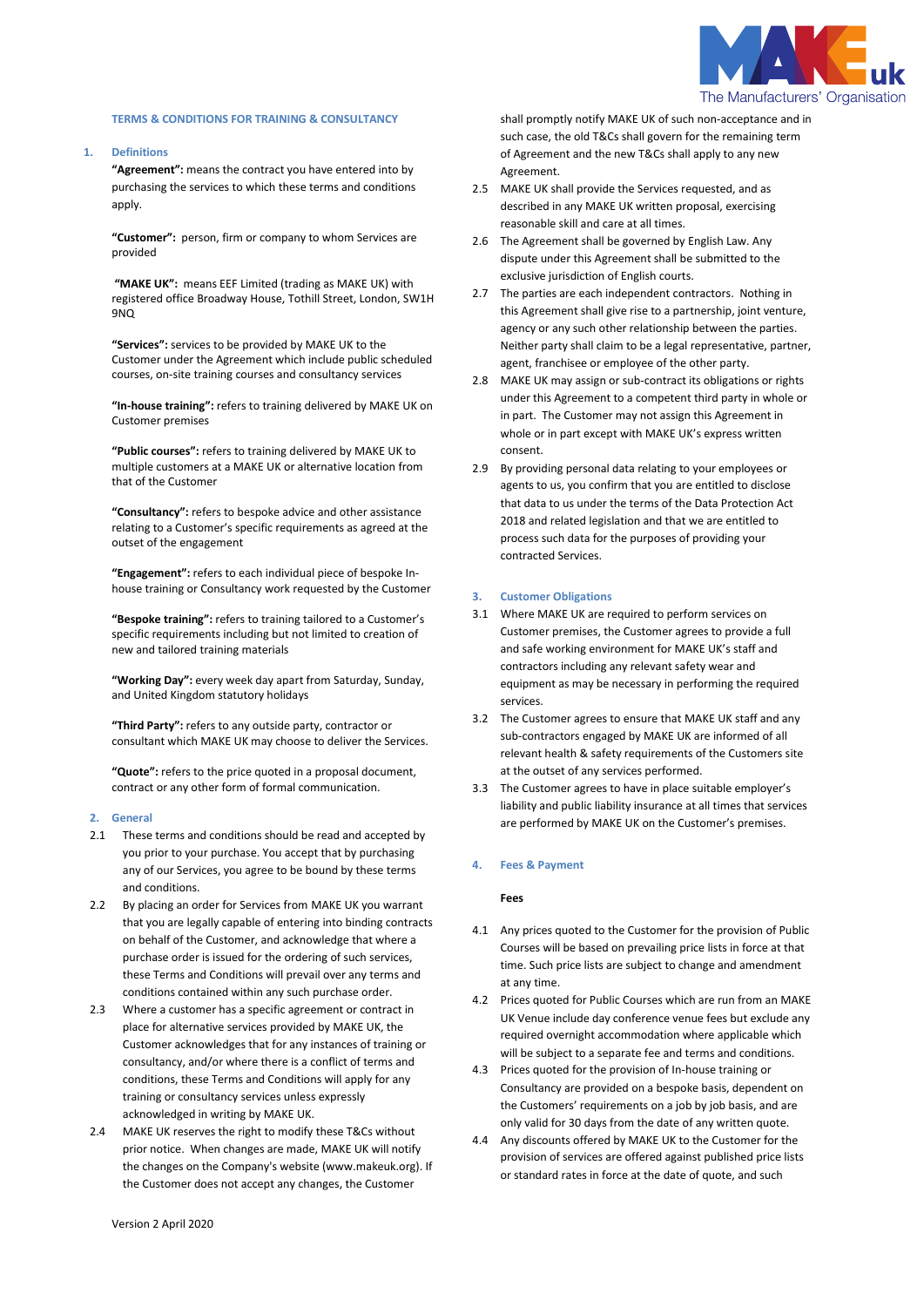

discounts or offers are unable to be used in conjunction with any other offers available at that time.

- 4.5 All fees are quoted exclusive of VAT, which will be charged at the prevailing rate.
- 4.6 All fees quoted are for the provision of services only and exclude any travel or subsistence or other expenses which, other than mileage, will be payable by the Customer in accordance with MAKE UK's internal expenses policy. Such Travel and subsistence will be recharged to the Customer at cost. Mileage will be recharged to the Customer at 65 pence per mile.
- 4.7 All fees are subject to annual or other such periodic review and amendment in order to take into account the changing nature and variation of wages, materials and other costs in providing the services to the customer. MAKE UK reserves the right to accordingly adjust fees at any time to take account of such increases in cost.

# **Payment terms**

- 4.8 All training courses (both Public courses and In-house training) are billable in advance and are payable 15 days prior to the course delivery date, or in the case of bespoke training courses, the later of 15 days prior to the course delivery date or the customer approval of the course design, but in any event prior to the commencement of the course.
- 4.9 Any Public courses booked within 15 days of the course commencement date are payable by credit card in order to confirm a candidates place on the course.
- 4.10 MAKE UK reserve the right to refuse attendance on any Public course which has not been paid in advance. MAKE UK further reserve the right to refuse to deliver any In-house training which isn't paid in advance, and will be subject to the cancellation terms as set out in clause 5.
- 4.11 Consultancy assignments will be invoiced either upon completion or in the case of longer assignments on a monthly frequency based on work completed at the point of billing. Such invoices are payable 30 days from the date of invoice.
- 4.12 Where a Consultancy assignment results in the production of a final report, such Consultancy assignment fees are payable in full in advance of the publication of any such report. MAKE UK reserve the right to refrain from issuing any such report until such time that any outstanding debts relating to the assignment are settled.
- 4.13 Any fees outstanding beyond agreed terms are subject to a late payment interest charge of 5% above the Bank of England base rate prevailing at the end of each month that such debt is outstanding.
- 4.14 The Customer warrants in all instances that where a valid Customer purchase order is required to be quoted on any invoices, the Customer will provide such purchase order details as necessary in order to facilitate payment in good time and for the full value of any service provided.
- 4.15 MAKE UK is not liable under any circumstances for the failure of the Customer to provide any necessary purchase order information as may be required, and the Customer accordingly acknowledges that all fees are due and payable according to MAKE UK's terms and conditions in the instances where a valid purchase order has failed to be provided.

#### **5. Cancellation & Termination**

## **Cancellation**

- 5.1 Cancellation charges including those levied for transfers, deferrals or postponements of services are charged in accordance with the table of charges set out below. All charges are exclusive of VAT.
- 5.2 Charges are applied to the full list price of any course or standard day rates in force at the date of cancellation.
- 5.3 All cancellations, transfers, deferrals or postponements must be received in writing by MAKE UK.

| <b>Training</b>                       | $21 - 25$<br>days | $10 - 20$<br>days | <b>Less</b><br>than 10<br>days |
|---------------------------------------|-------------------|-------------------|--------------------------------|
| <b>Cancellation %</b>                 | 20%               | 50%               | 100%                           |
| <b>Transfer/Postponement</b><br>fee % |                   | 25%               | 50%                            |

| <b>Consultancy</b>    | $16 - 20$ | 11-15       | Less than |
|-----------------------|-----------|-------------|-----------|
|                       | days      | <b>days</b> | 10 days   |
| <b>Cancellation %</b> | 20%       | 50%         | 100%      |

| <b>Consultancy</b> | <b>More</b><br>than 10<br>days | $6-10$<br>days | Less than<br>5 days |
|--------------------|--------------------------------|----------------|---------------------|
| Postponement %     | -                              | 25%            | 50%                 |

- 5.4 MAKE UK reserves the right to cancel, defer or postpone any training or consultancy services at any time at its discretion with no liability to the Customer. In such circumstances MAKE UK will offer the Customer an alternative date. MAKE UK will not be liable for any expenses incurred by the Customer within 10 working days of the course date; thereafter MAKE UK will reimburse the Customer the lower of the expense incurred or £100 in total on production of supporting receipts. MAKE UK will not compensate the Customer for any time spent travelling or being away from the office as a result of such cancellation.
- 5.5 Where MAKE UK cancels a course and is unable to offer an alternative date to the Customer, then the Customer will be refunded in full any fees paid. For the avoidance of doubt MAKE UK is under no obligation to provide a refund where an alternative date is offered but is refused by the Customer.
- 5.6 The Customer may substitute course attendees as required as long as MAKE UK is informed in writing with no less than 10 days' notice. In such instances it is the Customers responsibility to ensure that the attendee has any pre requisite knowledge and/or undertaken any required prereading in order to attend the course. MAKE UK reserve the right to charge an administration fee of £50 for each substituted attendee.